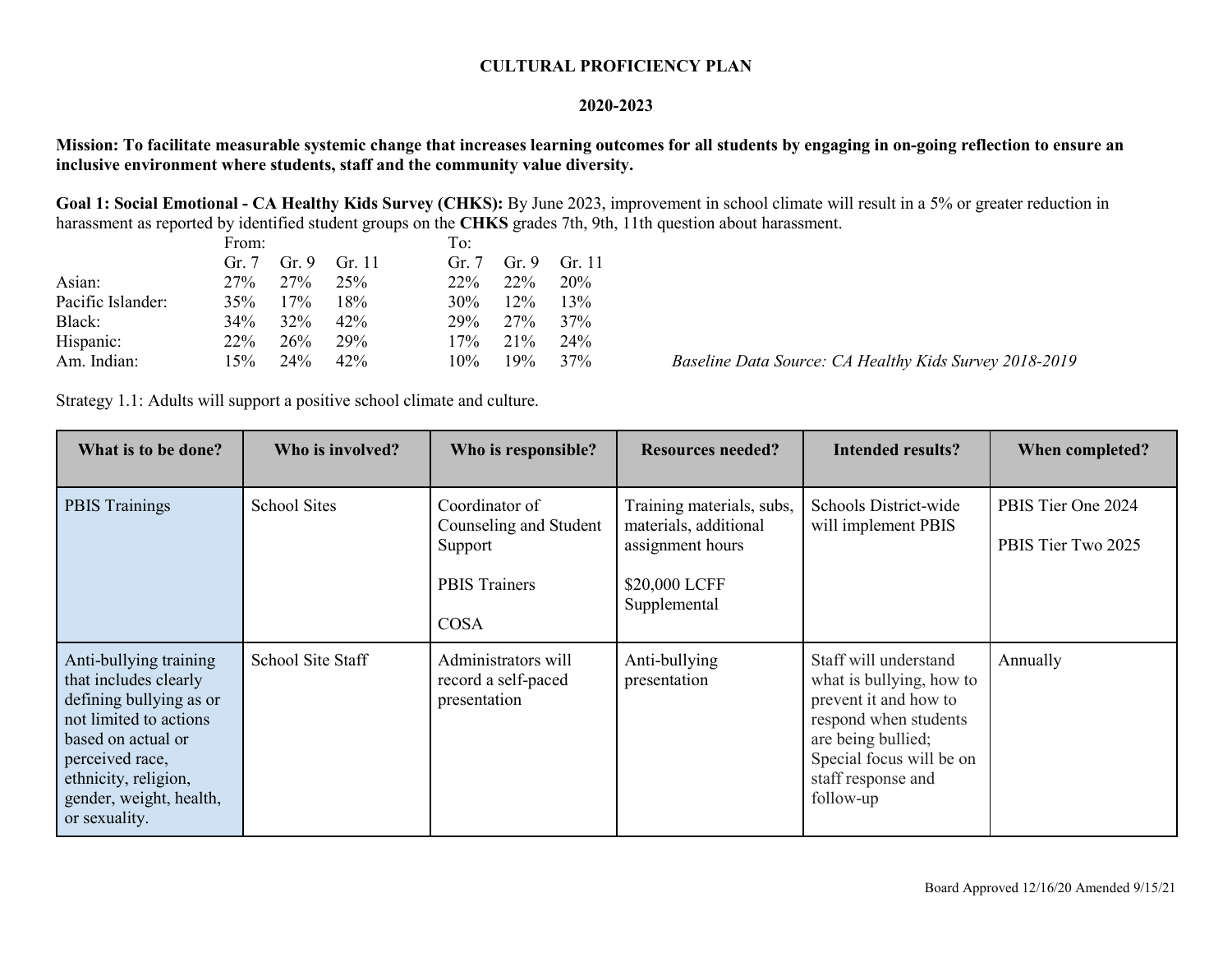| <b>Review Bullying Board</b><br>Policy and<br>Administrative<br>Regulation through a<br>cultural proficiency lens | Administrators                                                                               | Cultural Proficiency<br>Discipline Advisory                                                                          | <b>Bully Board Policy and</b><br>Administrative<br>Regulation                                                                                                                    | Establish clear<br>guidelines on what to do<br>with regards to bullying<br>incidents                              | Fall 2020                                                            |
|-------------------------------------------------------------------------------------------------------------------|----------------------------------------------------------------------------------------------|----------------------------------------------------------------------------------------------------------------------|----------------------------------------------------------------------------------------------------------------------------------------------------------------------------------|-------------------------------------------------------------------------------------------------------------------|----------------------------------------------------------------------|
| Inclusive school posters                                                                                          | <b>Students</b>                                                                              | <b>Cultural Proficiency</b><br>Task Force lead team                                                                  | Printing of posters<br>$$100$ Title IV                                                                                                                                           | Winning posters by<br>grade span displayed at<br>all school sites                                                 | Annually June, 2021,<br>2022, 2023                                   |
| Translation of important<br>documents and<br>information                                                          | Communications<br>Department, Principals,<br>Department Heads<br>Bilingual staff<br>Teachers | Communications<br>Department, Principals,<br>Department Heads                                                        | <b>Bilingual Community</b><br>Services Liaisons and<br><b>Bilingual</b> staff<br><b>Translation contracts</b><br>\$25,000 from LCFF<br>Supplemental for<br>translation contracts | Parent accessibility of<br>important<br>communication/<br>information                                             | On-going                                                             |
| Interpretation at parent<br>meetings                                                                              | <b>Bilingual Staff</b><br>Parents                                                            | Administrators<br>Staff                                                                                              | <b>Bilingual Community</b><br>Services Liaisons and<br><b>Bilingual</b> staff<br><b>Interpretation Service</b><br>Contracts (Language<br>Line)<br>\$12,000 Title III             | Parent accessibility of<br>important<br>communication/<br>information                                             | On-going                                                             |
| Meetings with<br><b>Community Advisory</b><br>Committee and Site<br>Administrators                                | CAC<br>Principals                                                                            | CAC Leadership<br>Principals                                                                                         |                                                                                                                                                                                  | Semi-annual meeting to<br>enhance partnership and<br>collaboration                                                | Spring and Fall 2021<br>Spring and Fall 2022<br>Spring and Fall 2023 |
| Where Everybody<br>Belongs (WEB)<br>Program and Link Crew<br>and other peer support<br>programs for orientation   | WEB and Link Crew<br>Coordinators<br><b>ASB</b> Coordinators                                 | Coordinator of<br>counseling and student<br>support<br><b>Activities Directors</b><br><b>Boomerang Project Staff</b> | <b>Boomerang Project</b><br><b>Registration Fee</b><br>\$50,000 Title IV                                                                                                         | Evidence-based training<br>to create an inclusive<br>and welcoming<br>community at all middle<br>and high schools | 2024                                                                 |
| Explore developing a<br>Board Policy on support<br>for LGBTQ students                                             | Site Administrators                                                                          | Coordinator, Counseling<br>and Student Support                                                                       | <b>CSBA Board Policy</b><br>Resource                                                                                                                                             | Guidance for staff                                                                                                | December 2021                                                        |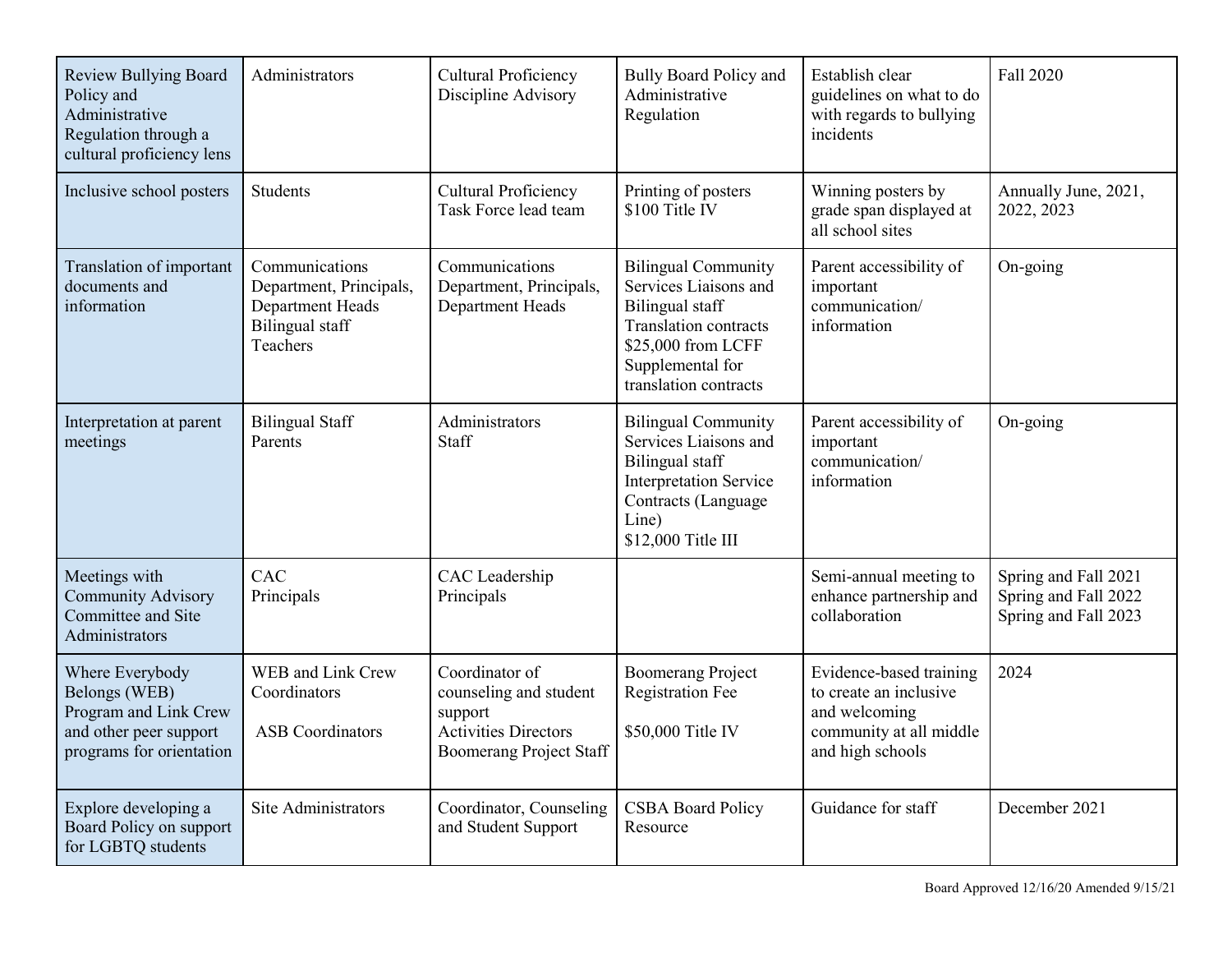| <b>Surveys</b> | Increased outreach and<br>communication about<br>Parent Information<br>meetings for CHKS<br>Parent and Student | Site Administrators | Executive Director,<br><b>Integrated Support</b><br><b>Services</b> | Parent Information<br>meetings in morning and<br>evening | Increased CHKS<br>participation | Annually in January |
|----------------|----------------------------------------------------------------------------------------------------------------|---------------------|---------------------------------------------------------------------|----------------------------------------------------------|---------------------------------|---------------------|
|----------------|----------------------------------------------------------------------------------------------------------------|---------------------|---------------------------------------------------------------------|----------------------------------------------------------|---------------------------------|---------------------|

Strategy 1.2: Ensure students have access to support and feel connected to school.

| What is to be done?                                                                                                                                                                                              | Who is involved?                                         | Who is responsible?                                                                                                        | <b>Resources needed?</b>                                                                                               | <b>Intended results?</b>                                                                   | When completed?             |
|------------------------------------------------------------------------------------------------------------------------------------------------------------------------------------------------------------------|----------------------------------------------------------|----------------------------------------------------------------------------------------------------------------------------|------------------------------------------------------------------------------------------------------------------------|--------------------------------------------------------------------------------------------|-----------------------------|
| Anti-bullying lessons<br>that includes clearly<br>defining bullying as or<br>not limited to actions<br>based on actual or<br>perceived race,<br>ethnicity, religion,<br>gender, weight, health,<br>or sexuality. | <b>Students</b>                                          | Administrators<br>Counselors<br>Teachers                                                                                   | Presentations                                                                                                          | Students understand<br>how to prevent and<br>intervene with bullying<br>incidents          | June 2021                   |
| Training on multi-<br>sensory, differentiation,<br>and intervention                                                                                                                                              | Teachers                                                 | Executive Director,<br>Professional Learning<br>and Employee<br>Engagement<br><b>Executive Director,</b><br>Infant-Grade 5 | K-3 Wonders<br>Intervention Kit<br>Trainers<br>Teacher additional<br>assignment hours<br>\$10,000 LCFF<br>Supplemental | Training in Multi-Tiered<br>System of Supports and<br><b>Student Success Teams</b>         | Ongoing 2021, 2022,<br>2023 |
| Increase mainstreaming                                                                                                                                                                                           | Administrators<br>Teachers<br>Parents<br><b>Students</b> | Administrators<br>Ed Specialists / Case<br>Carrier                                                                         | IEP meetings                                                                                                           | Meaningful integration<br>into mainstreaming<br>classrooms with general<br>education peers | Ongoing 2021, 2022,<br>2023 |
| Counseling                                                                                                                                                                                                       | <b>Students</b>                                          | Counselors<br>School Psychologists<br><b>Intervention Specialists</b>                                                      | Counseling curriculum                                                                                                  | Social emotional well-<br>being                                                            | August 2021                 |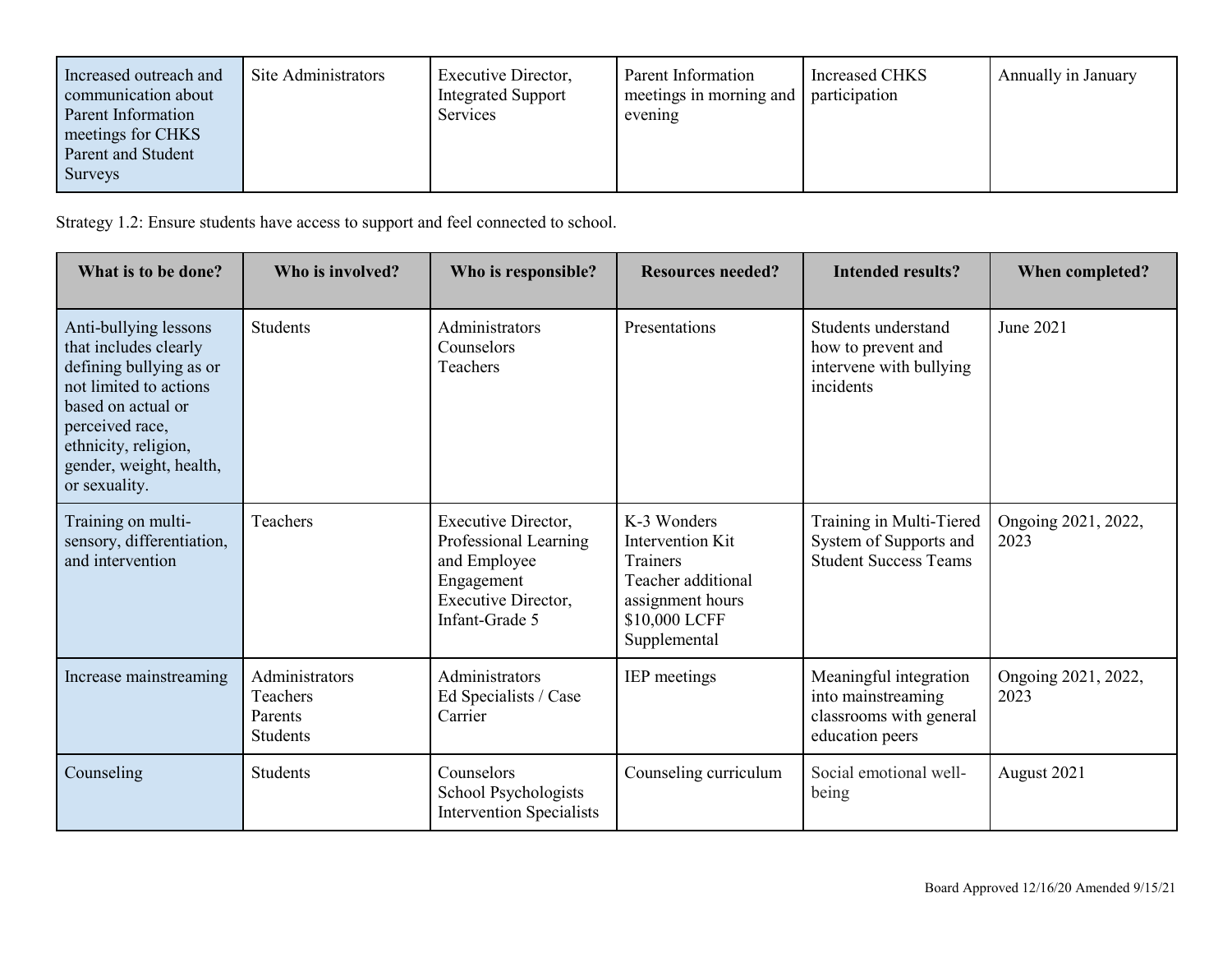| Staff training and<br>student club programs<br>(No Place for Hate,<br>Bridges)                                             | Administrators<br>Teachers<br><b>Students</b>     | Anti-Defamation<br>League<br><b>Orange County Human</b><br>Relations                                                           | Funding for program<br>contract<br>\$6,000 per school<br>Low-Performing Block<br>Grant | Enhanced school climate<br>and inclusivity and<br>reduction in bullying                                            | Completion of program<br>components                                            |
|----------------------------------------------------------------------------------------------------------------------------|---------------------------------------------------|--------------------------------------------------------------------------------------------------------------------------------|----------------------------------------------------------------------------------------|--------------------------------------------------------------------------------------------------------------------|--------------------------------------------------------------------------------|
| Establish new student<br>orientation and<br>mentoring through WEB<br>and Link Crew to foster<br>a welcoming<br>environment | <b>Students</b>                                   | WEB and Link Crew<br>Coordinators<br><b>Activities Directors</b>                                                               | WEB & Link Crew<br>Binder and DVD                                                      | Help ensure a smooth<br>transition                                                                                 | June 2023                                                                      |
| Inclusivity in orientation<br>and transition meetings/<br>programs                                                         | Principals<br>Staff<br>Parents<br><b>Students</b> | Principals<br>Staff                                                                                                            | List of students                                                                       | Student in Special<br><b>Education</b> programs<br>participate in school<br>orientation and<br>transition meetings | Annually at Fall<br>Orientation and Spring<br>Transition meetings/<br>programs |
| Develop multiple ways<br>for students to report<br>bullying and outreach to<br>students to increase<br>awareness           | Students                                          | Executive Director,<br>Safety and Student<br>Services<br>Coordinator, Counseling<br>and Student Support<br>Site Administrators | Reporting tools                                                                        | Ease of reporting                                                                                                  | August 2021                                                                    |

**Goal 2: Behavior - Suspension:** By June 2023, suspensions will be reduced by 25% or more for identified student groups.

|                                 | From:   | To:     |                                               |
|---------------------------------|---------|---------|-----------------------------------------------|
| Foster Youth:                   | $5.5\%$ | $4.1\%$ |                                               |
| Students with disabilities:     | $6.6\%$ | 4.9%    |                                               |
| Homeless:                       | 4.8%    | $3.6\%$ |                                               |
| Black:                          | $6.0\%$ | $4.5\%$ |                                               |
| Socioeconomically Disadvantaged | $4.3\%$ | $3.2\%$ |                                               |
| Hispanic:                       | $3.5\%$ | $2.6\%$ | Baseline Data Source: CDE Dataquest 2018-2019 |

Strategy 2.1: Examine and improve discipline practices policies through a cultural proficiency lens and educate adults on those practices.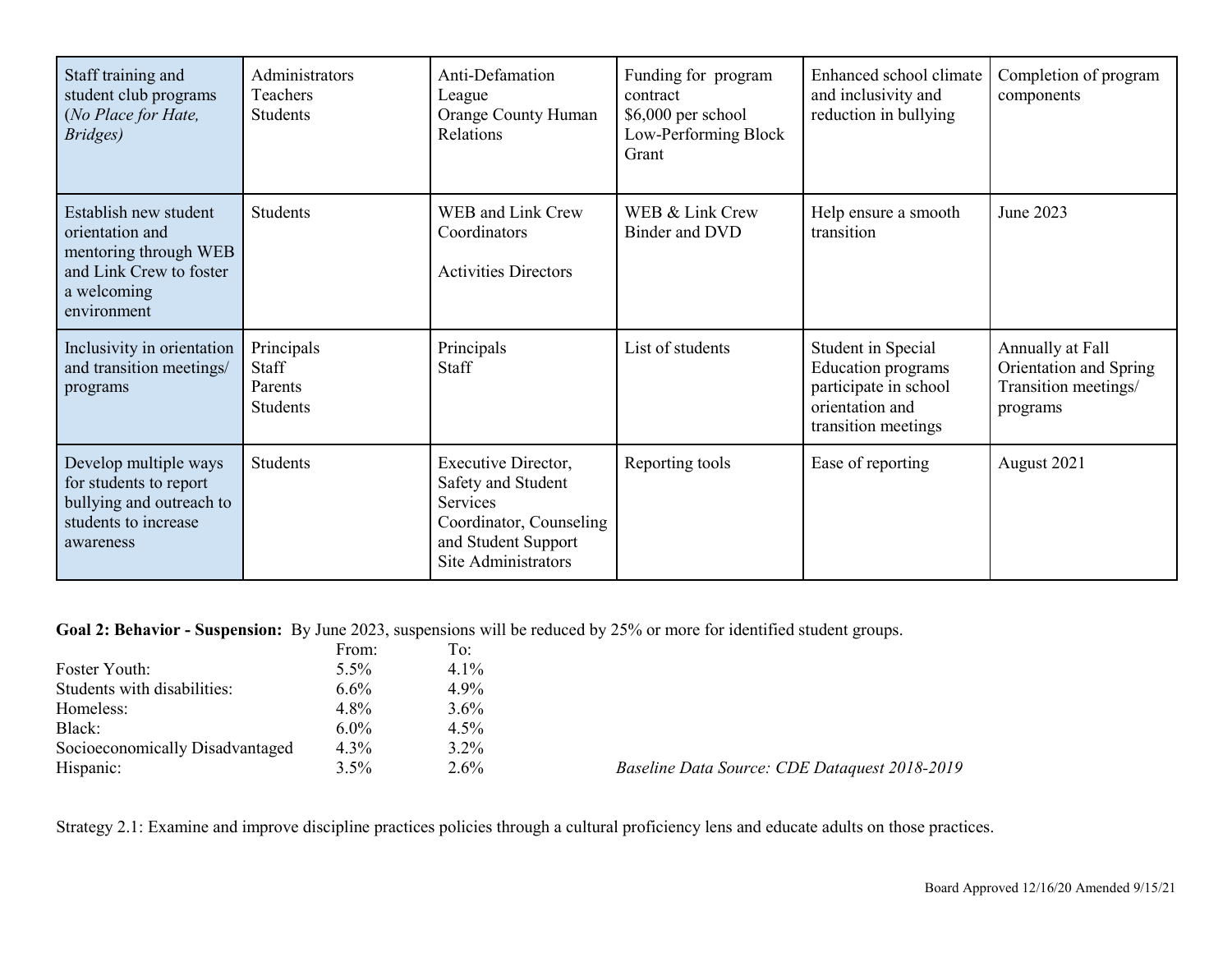| What is to be done?                                                                                               | Who is involved?                                             | Who is responsible?                                                                                                                                                                 | <b>Resources needed?</b>                                                                            | <b>Intended results?</b>                                                                                                                              | When completed?                       |
|-------------------------------------------------------------------------------------------------------------------|--------------------------------------------------------------|-------------------------------------------------------------------------------------------------------------------------------------------------------------------------------------|-----------------------------------------------------------------------------------------------------|-------------------------------------------------------------------------------------------------------------------------------------------------------|---------------------------------------|
| <b>Restorative Practices</b><br>Restorative Justice-Teen<br>Court                                                 | Administrators<br>Staff<br>Campus and Student<br>Supervisors | Coordinator of<br>Counseling and Student<br>Support<br>Counselor on Special<br>Assignment<br><b>ELA Curriculum</b><br>Specialist                                                    | Funding to increase<br>trainer of trainers<br>Subs<br><b>Books</b><br>\$20,000 LCFF<br>Supplemental | Participants will<br>understand how to<br>implement Restorative<br>Practices                                                                          | June 2024                             |
| Discipline Handbook<br>revisions                                                                                  | Administrators<br>Parents<br><b>Students</b>                 | <b>Cultural Proficiency</b><br>Discipline Advisory<br><b>Executive Director</b><br>Safety and Student<br>Support                                                                    | Discipline Handbook                                                                                 | Staff, parents, and<br>students will understand<br>the district-wide safety<br>procedures                                                             | October 2020                          |
| Discipline Training                                                                                               | Administrators<br>Family heads and back-<br>ups              | <b>Contract Trainer</b>                                                                                                                                                             | Training materials                                                                                  | Administrators will<br>understand the discipline<br>protocol and policies<br>including manifestation<br>determination for<br><b>Special Education</b> | October 2020                          |
| Review the Suspension<br>and Expulsion Board<br>Policy and AR                                                     | Administrators                                               | <b>Cultural Proficiency</b><br>Advisory<br>Director Safety and<br><b>Student Services</b>                                                                                           | Board policy<br>Administrative<br>Regulation                                                        | Review policy through a<br>cultural proficiency lens                                                                                                  | September 2020                        |
| Analyze Disaggregated<br>(ethnicity/race/student<br>group and offense)<br>Office Referrals and<br>Suspension Data | School Site Staff                                            | <b>Executive Director</b><br>Safety and Student<br>Services<br>Director of Information<br>Systems<br>Coordinator of<br>Counseling and Student<br>Support<br>Assistant Supt., Sp. Ed | Discipline data                                                                                     | Identify at-promise<br>students                                                                                                                       | December 2021 and<br>ongoing annually |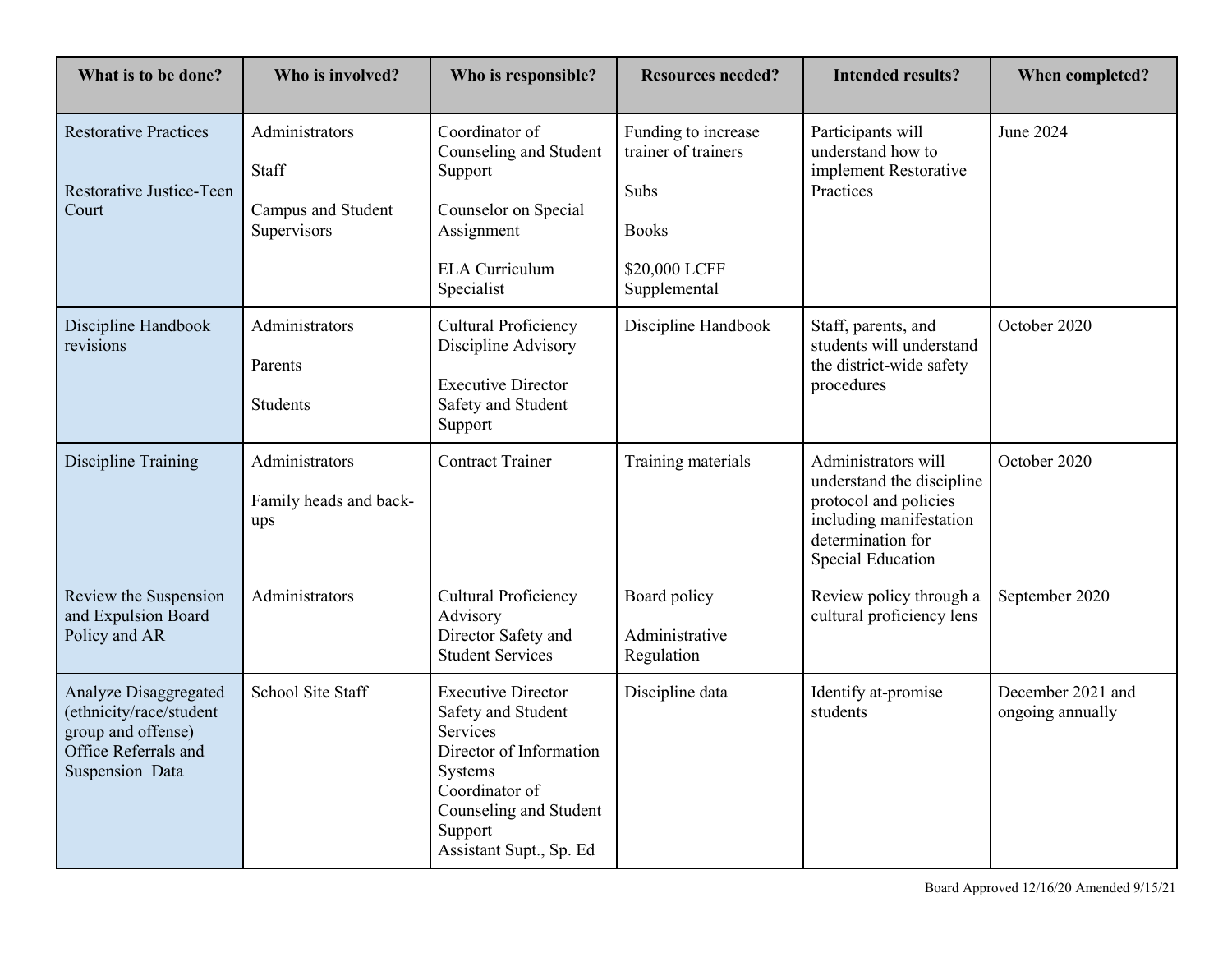|                                       |              | Director, Related<br>Services<br>Site Administration<br>PBIS Teams |                                                 |                                                                |           |
|---------------------------------------|--------------|--------------------------------------------------------------------|-------------------------------------------------|----------------------------------------------------------------|-----------|
| Establish and use a Data<br>Warehouse | School Staff | Chief Technology<br>Officer<br>Deputy Superintendent               | Data Warehouse<br>\$260,000<br><b>CARES</b> Act | Easily access<br>disaggregated data for<br>progress monitoring | June 2021 |

Strategy 2.2: Educate students about discipline policies and practices.

| What is to be done?                                                                                                                                | Who is involved? | Who is responsible?                                      | <b>Resources needed?</b> | <b>Intended results?</b>                                      | When completed? |
|----------------------------------------------------------------------------------------------------------------------------------------------------|------------------|----------------------------------------------------------|--------------------------|---------------------------------------------------------------|-----------------|
| Update the District<br>Safety and Student<br><b>Services Department</b><br>Website with Discipline<br>Plan and Bully<br><b>Prevention Protocol</b> | <b>Students</b>  | Director of Safety and<br><b>Student Services</b>        | Website                  | Students understand the<br>discipline process and<br>policies | June 2021       |
| Educating students<br>about discipline<br>procedures                                                                                               | Students         | Administrators<br>Staff                                  | Presentation             | Students understand the<br>discipline process and<br>policies | June 2021       |
| Supports for preschool<br>and elementary students<br>(eg. parent<br>collaboration,<br>counseling, pre-<br>teaching, behavior<br>contracts)         | Students         | Teachers<br>Parents<br>Counselors<br>Site Administrators | PBIS training            | Positive behavior and<br>early intervention                   | Ongoing         |

Goal 3: Cultural Proficiency: By June 2023, staff and students will increase their cultural proficiency as measured by a pre-post self-assessment tool.

Strategy 3.1: Adult professional learning to increase equity driven practices.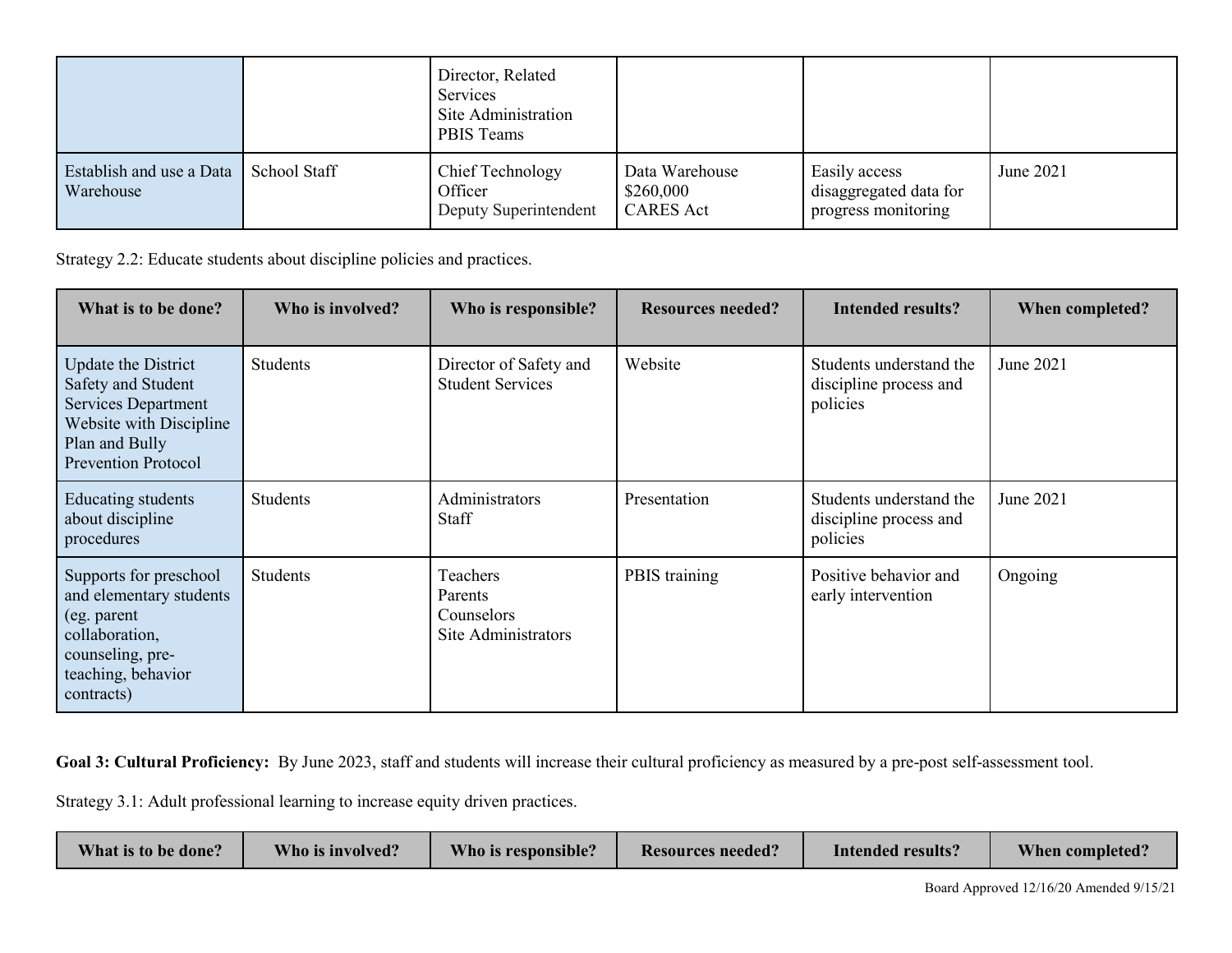| <b>Implicit Bias Module</b><br>training                                                          | Principals, Staff                                                 | Principals, Staff                                                                                                  | <b>Implicit Bias Modules</b>                                                                                           | All staff complete<br>Kirwan Implicit Bias<br>Modules                                                                                                              | August 2021                                                                                                            |
|--------------------------------------------------------------------------------------------------|-------------------------------------------------------------------|--------------------------------------------------------------------------------------------------------------------|------------------------------------------------------------------------------------------------------------------------|--------------------------------------------------------------------------------------------------------------------------------------------------------------------|------------------------------------------------------------------------------------------------------------------------|
| Data analysis for equity<br>gaps                                                                 | Principals<br>Staff                                               | Principals<br>Staff<br><b>District Leaders</b>                                                                     | Data from:<br>Dataquest, CHKS,<br>CA School Dashboard,<br>Aeries                                                       | School site action plan                                                                                                                                            | June 2022                                                                                                              |
| <b>OCDE</b> Access and<br><b>Equity Cultural</b><br>Proficiency 10-day<br>Certification training | 25 Teachers, Principals<br>and District Office<br>Representatives | 25 Teachers, Principals<br>and District Office<br>Representatives                                                  | Sub cost \$150 per<br>person per day<br>\$1,800 registration cost<br>per person (8 free)<br>Total \$35,100<br>Title IV | Capacity building                                                                                                                                                  | March, 2021                                                                                                            |
| <b>CTA Unconscious Bias</b><br>8-hour after school<br>training                                   | 150 Teachers (Fall and<br>Spring cohorts)                         | Lisa Adams, Diversity<br>and Inclusion Specialist,<br>CTA trainer                                                  | <b>CTA</b> Trainer<br>Teacher additional<br>assignment \$36,000<br>Title II                                            | Learn about unconscious<br>bias, stereotypes, and<br>the system of power and<br>privilege                                                                          | Fall 2020 Cohort -<br>Oct/Nov 2020<br>Winter 2021 Cohort -<br>Jan/Feb 2021<br>Spring 2021 Cohort -<br>March/April 2021 |
| <b>Cultural Proficiency</b><br>Professional Learning<br><b>Series</b>                            | Employees                                                         | Coordinator of<br>Counseling and Student<br>Support<br>Counselor on Special<br>Assignment<br>Diversity Specialists | <b>PowerPoint Presentation</b><br>Subs<br><b>Diversity Specialists</b>                                                 | Staff will develop an<br>awareness and<br>appreciation of<br>difference and<br>demonstrate culturally<br>proficient behaviors to<br>better support all<br>students | June 2023                                                                                                              |
| <b>Cultural Proficiency</b><br><b>Team Resource</b>                                              | All Staff                                                         | <b>Cultural Proficiency</b><br>Leadership Team<br>All Staff                                                        |                                                                                                                        | Staff awareness of<br>availability of Cultural<br>Proficiency Leadership<br>Team to be a problem-<br>solving thought partner                                       | On-going                                                                                                               |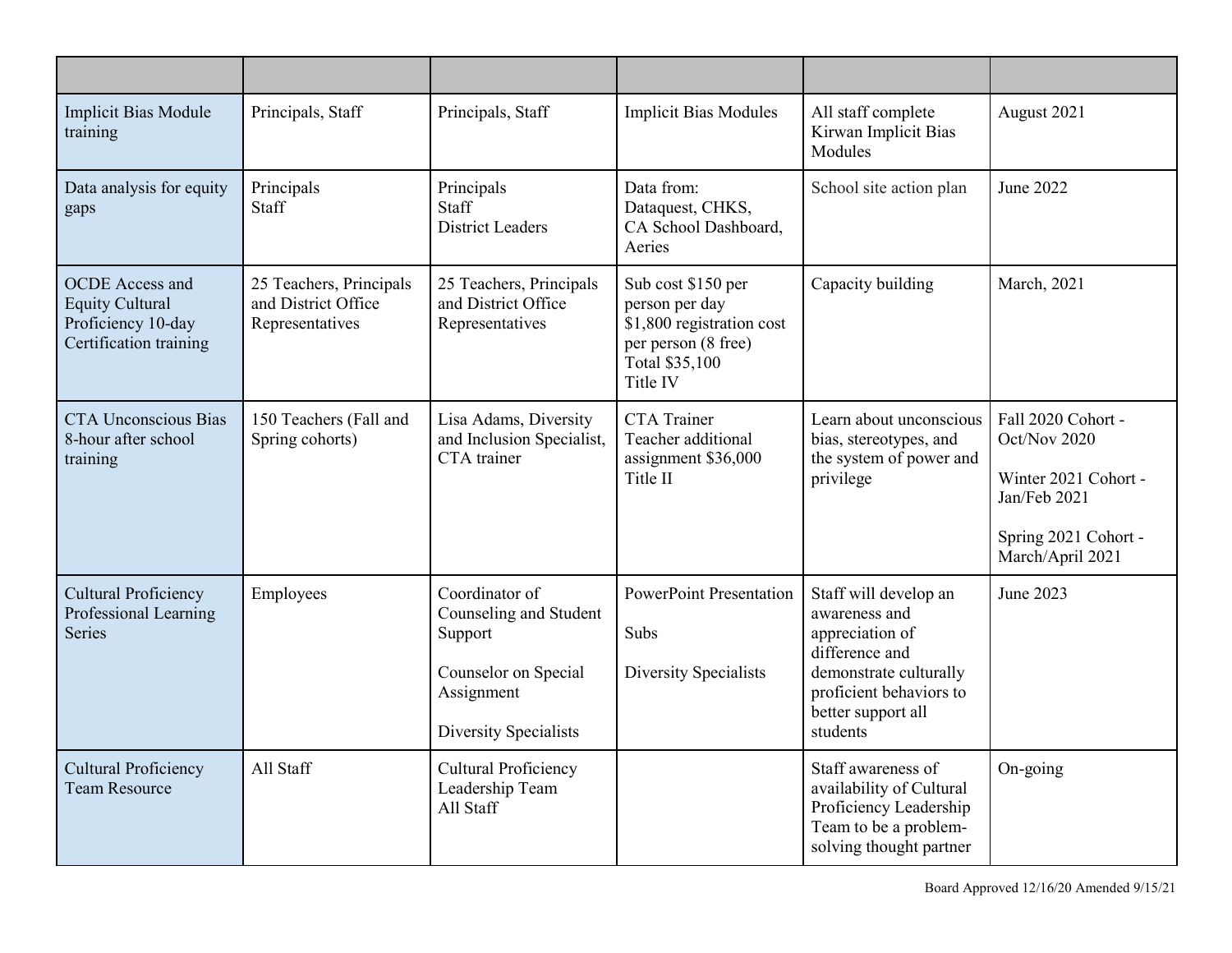| Cultural Proficiency<br><b>Parent Education</b>                                                        | Parents<br><b>PTSA</b>                                          | Coordinator, Counseling<br><b>CUCPTSA</b>                                                       |                                                                | Topics such as Implicit<br>Bias and Equity                                                                       | Annually June 2021,<br>June 2022, June 2023 |
|--------------------------------------------------------------------------------------------------------|-----------------------------------------------------------------|-------------------------------------------------------------------------------------------------|----------------------------------------------------------------|------------------------------------------------------------------------------------------------------------------|---------------------------------------------|
| Cultural Proficiency<br><b>Task Force</b>                                                              | Staff<br>Parents<br><b>Students</b>                             | <b>Cultural Proficiency</b><br>Lead Team                                                        | Meeting time<br><b>Additional hours</b><br>\$5,000<br>Title IV | Implementation and<br>monitoring of the Plan<br>Opportunities for new<br>members to be involved<br>in site teams | Ongoing quarterly<br>meetings               |
| Ability Awareness and<br><b>Blue Ribbon Week</b>                                                       | School staff<br>Parents<br><b>Students</b><br>Community members | Administrators<br><b>CAC</b><br><b>PTSA</b>                                                     | Guest speakers and<br>presentations                            | Build school community<br>awareness,<br>empathy, and inclusion<br>of people with<br>disabilities                 | Annually 2021, 2022,<br>2023                |
| Review practices for<br>supplemental costs (eg.<br>parking fees, yearbook<br>costs, extra-curriculars) | High School Assistant<br>Principals                             | Executive Director,<br>Secondary<br>Executive Director,<br><b>State and Federal</b><br>Programs | Cost information                                               | Access and equity<br>analysis, Report to<br>Board and<br>recommendation                                          | December 2021                               |

Strategy 3.2: Increase student voice and students' cultural proficiency.

| What is to be done?                                                          | Who is involved?                                                                    | Who is responsible?                                                               | <b>Resources needed?</b>                                                                                                                                                                               | <b>Intended results?</b> | When completed?                     |
|------------------------------------------------------------------------------|-------------------------------------------------------------------------------------|-----------------------------------------------------------------------------------|--------------------------------------------------------------------------------------------------------------------------------------------------------------------------------------------------------|--------------------------|-------------------------------------|
| Diverse curriculum<br>representing BIPOC<br>populations<br>Begin with Novels | Staff<br><b>Teachers</b><br>Curriculum Specialists<br>Task Force<br><b>Students</b> | Teachers<br><b>IMRC</b> Approval<br>process/Curriculum<br><b>Review Committee</b> | Curriculum<br>time for reviewing<br>material and consensus<br>$$193,600$ novels<br>\$20, 160 teacher<br>additional assignment to<br>develop Curriculum<br>Alignment Guides<br><b>LCFF</b> Supplemental | Board Approved           | Next IMRC cycle (Oct -<br>Dec 2020) |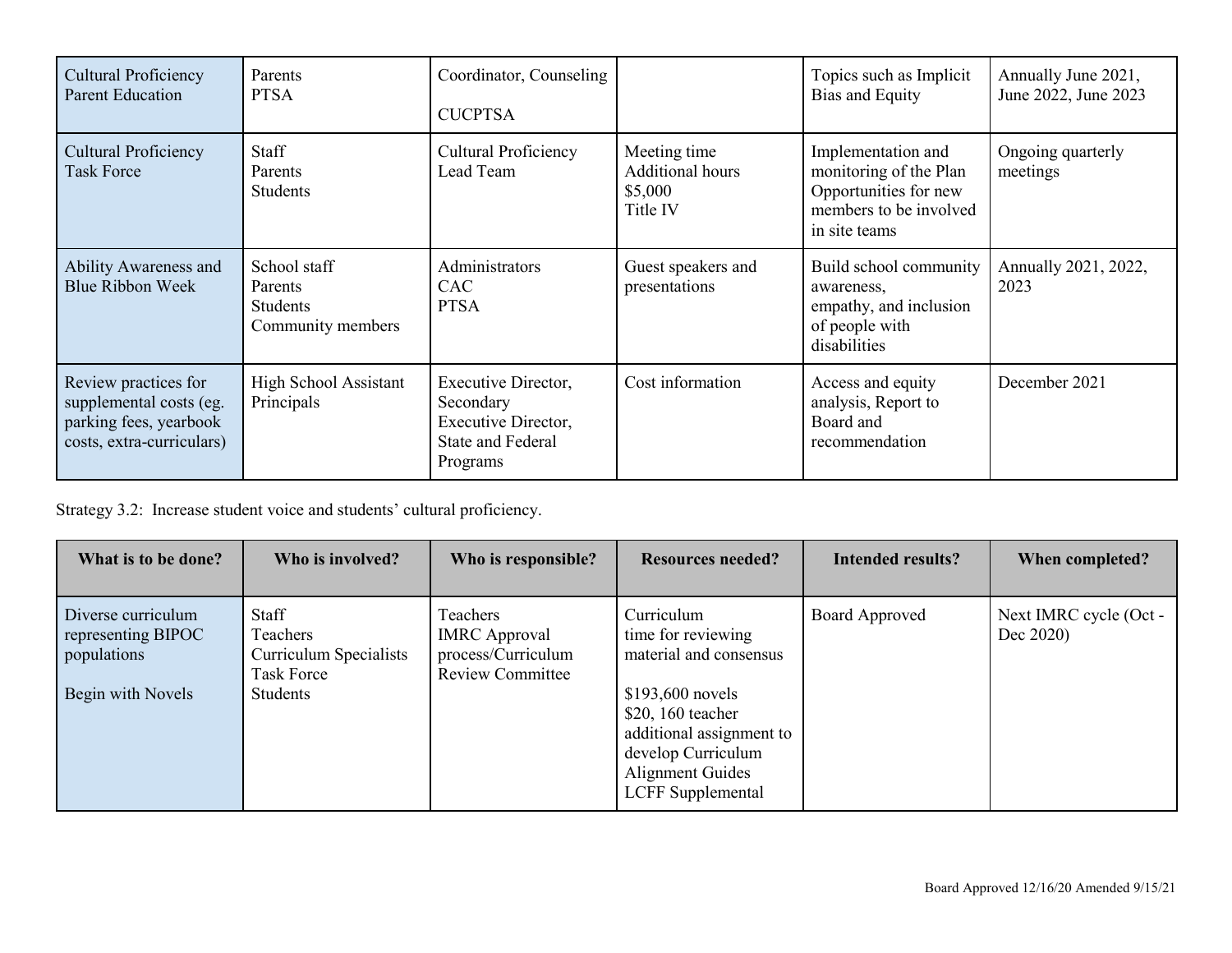| High school student<br>representation on<br><b>Cultural Proficiency</b><br><b>Task Force</b> | High school student<br>representatives, Student<br>Advisor to the Board | <b>Cultural Proficiency</b><br><b>Task Force Lead Team</b><br><b>Students</b> | None                                                                                                                                         | Staff understanding of<br>student perspective                                                                                                                                                | September, 2020                                                                          |
|----------------------------------------------------------------------------------------------|-------------------------------------------------------------------------|-------------------------------------------------------------------------------|----------------------------------------------------------------------------------------------------------------------------------------------|----------------------------------------------------------------------------------------------------------------------------------------------------------------------------------------------|------------------------------------------------------------------------------------------|
| Anti-bias training for<br>students                                                           | No Place for Hate Clubs<br><b>ASB</b>                                   | Anti-Defamation<br>League<br><b>Bridges</b>                                   | Cost of the training<br>\$6,000 per school<br>Low-Performing Block<br>Grant                                                                  | Empower students to<br>combat bias and<br>bullying as a means to<br>stop the escalation of<br>hate on campus;<br>Training and leadership<br>support on the impact of<br>social media content | Ongoing                                                                                  |
| <b>Cultural Proficiency</b><br>lessons for students                                          | <b>Students</b>                                                         | Coordinator of<br>Counseling and Student<br>Support<br>Teachers<br>Counselors | Cost related to the<br>lessons                                                                                                               | Students will develop an<br>awareness and<br>appreciation of<br>difference and<br>demonstrate culturally<br>proficient behaviors                                                             | June 2023                                                                                |
| Include student<br>representation in site<br><b>PTSA</b>                                     | <b>Students</b>                                                         | <b>CUCPTSA</b><br><b>Site PTSAs</b>                                           |                                                                                                                                              | Process for student<br>recruitment to PTSA<br>Meeting times where<br>students can participate<br>Student presentations on<br>agendas                                                         | June 2021                                                                                |
| <b>Implement Ethnic</b><br><b>Studies Course</b>                                             | Staff<br><b>Task Force</b><br><b>OCDE</b><br><b>Students</b>            | <b>Academic Counselors</b><br>AP Guidance<br><b>Curriculum Specialists</b>    | Teacher additional<br>assignment for<br>curriculum development<br>\$3,060 Title IV<br>Contract with OCDE for<br>training<br>\$2,500 Title II | A-G Course<br><b>Equity and Access</b><br>Inclusivity                                                                                                                                        | Development 2021-23<br>Pilot 2023-25<br>Return to Board for<br>further direction in 2025 |

**Goal 4: Diverse Representation:** By June 2023, hire, support and retain an increasingly diverse staff representative of the student demographics.<br>From: To: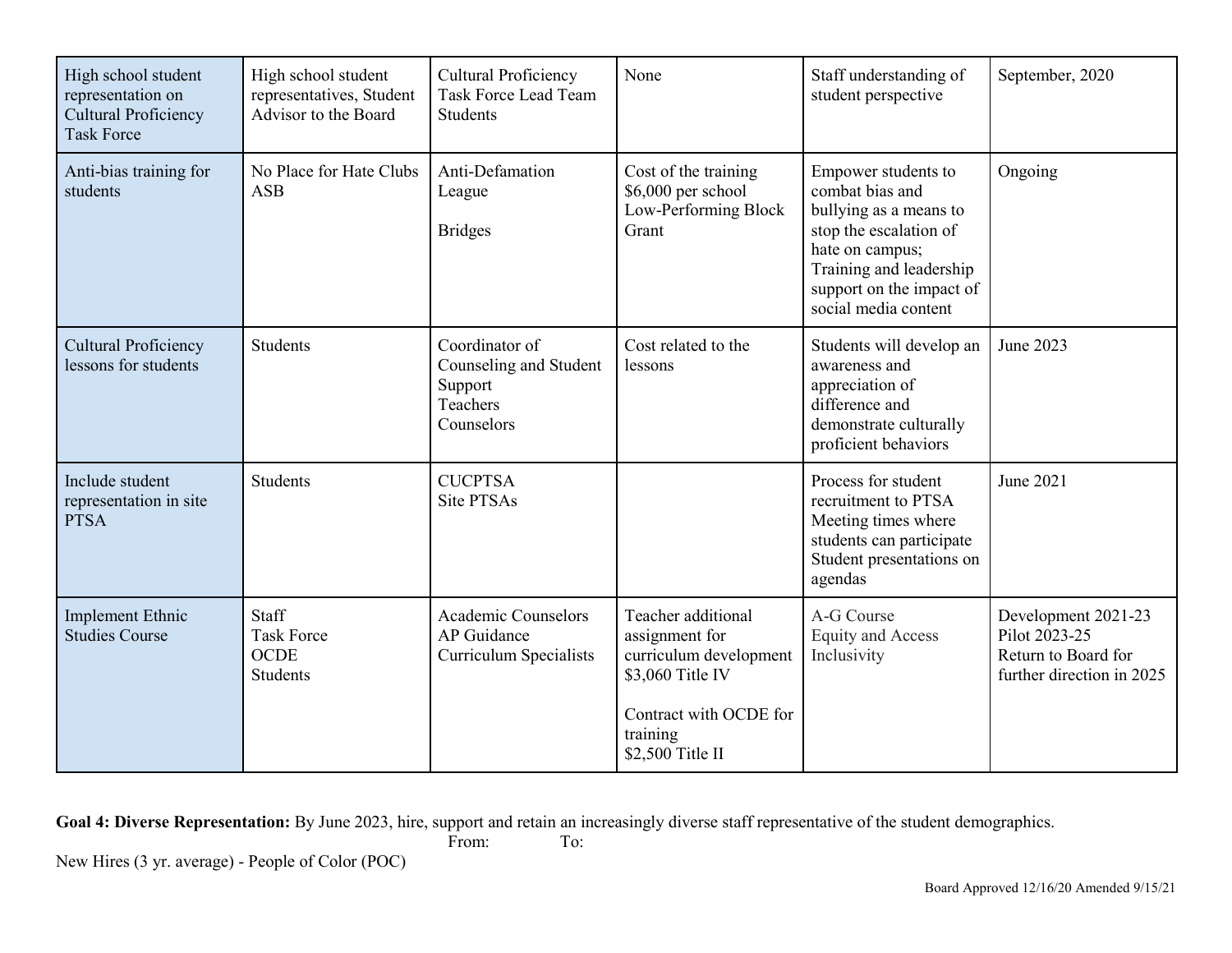| Certificated Staff | 16.6%    | $20.0\%$ |
|--------------------|----------|----------|
| Management Staff   | $19.2\%$ | 25.0%    |

%<br>% *Baseline Data Source: Human Resource Services* 

Strategy 4.1: Examine recruiting, hiring and placement practices, on-boarding strategies and staff retention data.

| What is to be done?                                                                                                                                                                                                                                                                                                                                                                                                                                                                                                                                                                                                                                    | Who is involved?                                                                       | Who is responsible?              | <b>Resources needed?</b>                                                                                                                                                                                                                                                                                                                                                                                                                                                              | <b>Intended results?</b>                                                  | When completed?                     |
|--------------------------------------------------------------------------------------------------------------------------------------------------------------------------------------------------------------------------------------------------------------------------------------------------------------------------------------------------------------------------------------------------------------------------------------------------------------------------------------------------------------------------------------------------------------------------------------------------------------------------------------------------------|----------------------------------------------------------------------------------------|----------------------------------|---------------------------------------------------------------------------------------------------------------------------------------------------------------------------------------------------------------------------------------------------------------------------------------------------------------------------------------------------------------------------------------------------------------------------------------------------------------------------------------|---------------------------------------------------------------------------|-------------------------------------|
| Examining recruiting<br>and hiring practices<br>Expand recruitment<br>efforts to colleges<br>and universities<br>outside of Orange<br>County, including<br><b>Student Teacher</b><br>Placements<br>Include out of<br>District applicants<br>when possible<br>Provide training for<br>staff participating in<br>interviewing panels<br>Diverse<br>$\bullet$<br>representation on<br>hiring panels, i.e.<br>ethnicity, job<br>classification,<br>gender, parent<br>groups<br>Nondiscrimination<br>and welcoming<br>women, minorities,<br>and disabled<br>statement on Ed-<br>Join<br>Diverse<br>representation in<br>advertising for jobs<br>on multiple | Human Resource<br>Services staff in<br>collaboration with other<br>department leaders. | Human Resource<br>Services staff | Participate in a<br>minimum of 2 Hiring<br>Fairs annually from<br>areas outside of OC<br>Ensure diversity in the<br>panel of presenters, as<br>practicable, based on<br>recruitment and job<br>classifications<br>appropriate for that<br>panel<br>Work collaboratively<br>with universities in other<br>counties to help place<br>Student Teachers in our<br>district<br>Training materials for<br>panel members<br>Committee to review<br>application and<br>interviewing practices | Greater representation of<br>ethnic groups across all<br>employee groups. | June 2021<br>June 2022<br>June 2023 |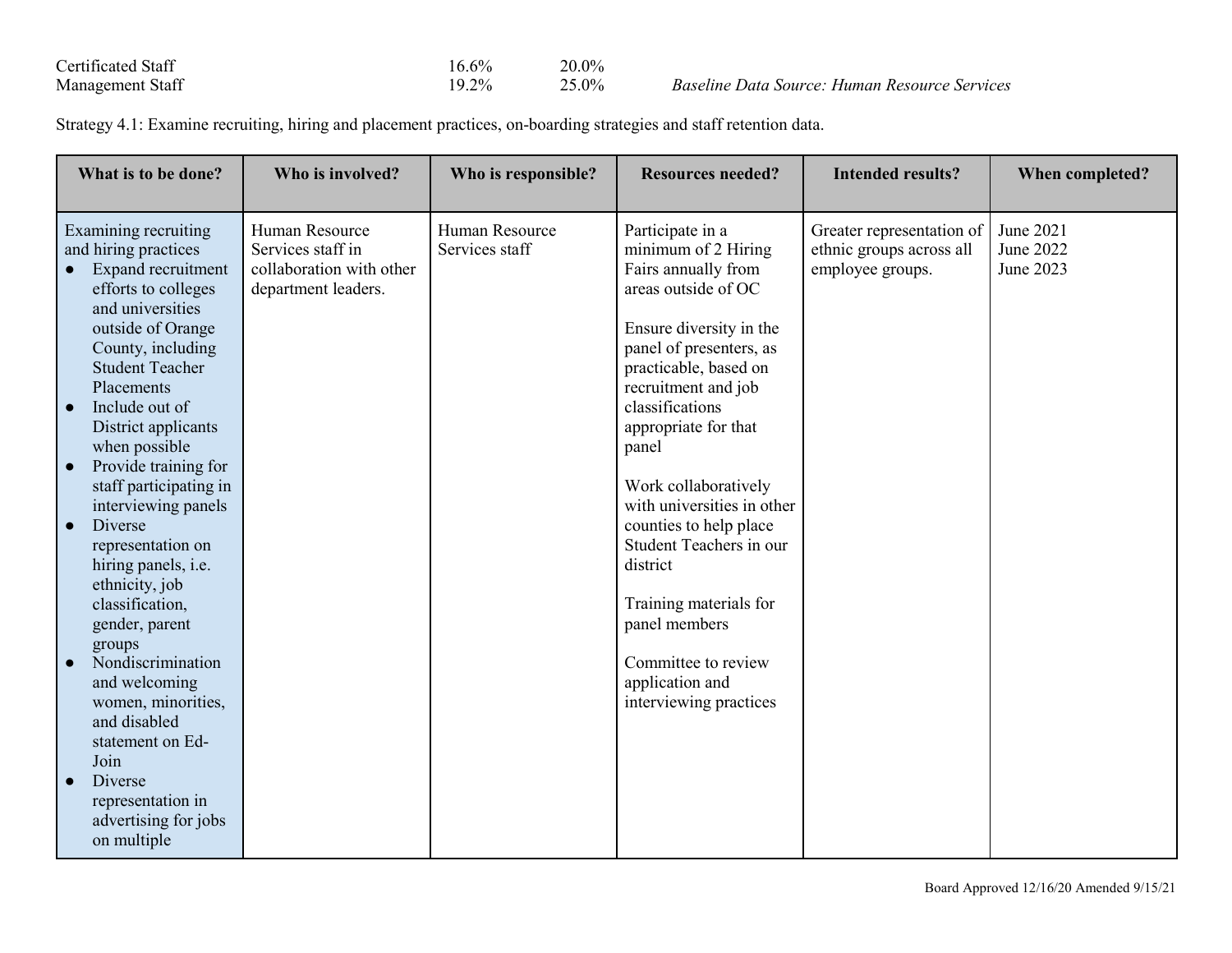| platforms including<br>social media.                                                                                                                                                                                                                                                                                                     |                                                    |                                                    |                                                                                                                                                                                                                                                   |                                                                                                        |                                        |
|------------------------------------------------------------------------------------------------------------------------------------------------------------------------------------------------------------------------------------------------------------------------------------------------------------------------------------------|----------------------------------------------------|----------------------------------------------------|---------------------------------------------------------------------------------------------------------------------------------------------------------------------------------------------------------------------------------------------------|--------------------------------------------------------------------------------------------------------|----------------------------------------|
| On-boarding<br>Review CUSD's<br>commitment to<br>equity and Cultural<br>Proficiency at on-<br>boarding<br>appointments for<br>new staff<br>Utilize the New<br>$\bullet$<br><b>Teacher Orientation</b><br>to share our work in<br>Cultural Proficiency<br>with new teachers<br>Welcome slide deck<br>and/or video for<br>classified staff | Human Resource<br>Services staff<br>Staff          | Human Resource<br>Services staff                   | Add to the existing<br>onboarding welcome<br>packet the district's<br>commitment to equity<br>and cultural proficiency<br>HR presentation at the<br>New Teacher<br>Orientation<br>Creation of slide<br>deck/video for new<br>Classified employees | All new hires<br>understand the district's<br>commitment to an<br>equitable and bias free<br>workplace | Ongoing                                |
| Staff retention<br>Compile data to<br>identify trends in<br>attrition of staff                                                                                                                                                                                                                                                           | Human Resource<br>Services staff                   | Human Resource<br>Services staff                   | Data collection<br>Exit survey                                                                                                                                                                                                                    | Based on data, create<br>systems of support to<br>address attrition                                    | <b>Annually December</b><br>2021, 2022 |
| Examine procedures for<br>placement of surplused<br>staff                                                                                                                                                                                                                                                                                | Human Resource<br>Services staff<br>Administrators | Human Resource<br>Services staff<br>Administrators |                                                                                                                                                                                                                                                   | Surplused process is<br>reflective of the needs of<br>individual school sites                          | Fall 2021 and ongoing                  |

## **Goal 5: Social-Emotional - Attendance:** By June 2023 **chronic absenteeism** rates will be reduced by 25% or more for identified student groups:

|                             | From:    | To:      |                                               |
|-----------------------------|----------|----------|-----------------------------------------------|
| Foster Youth:               | 28.5%    | 21.3%    |                                               |
| Students with disabilities: | $15.6\%$ | $11.7\%$ |                                               |
| Homeless:                   | 14.3%    | $10.7\%$ |                                               |
| SED:                        | $14.1\%$ | $10.5\%$ |                                               |
| Black:                      | 13.5%    | $10.1\%$ |                                               |
| Hispanic:                   | $11.2\%$ | $8.4\%$  | Baseline Data Source: CDE Dataquest 2018-2019 |

Strategy 5.1: Help staff and parents understand the importance of attendance.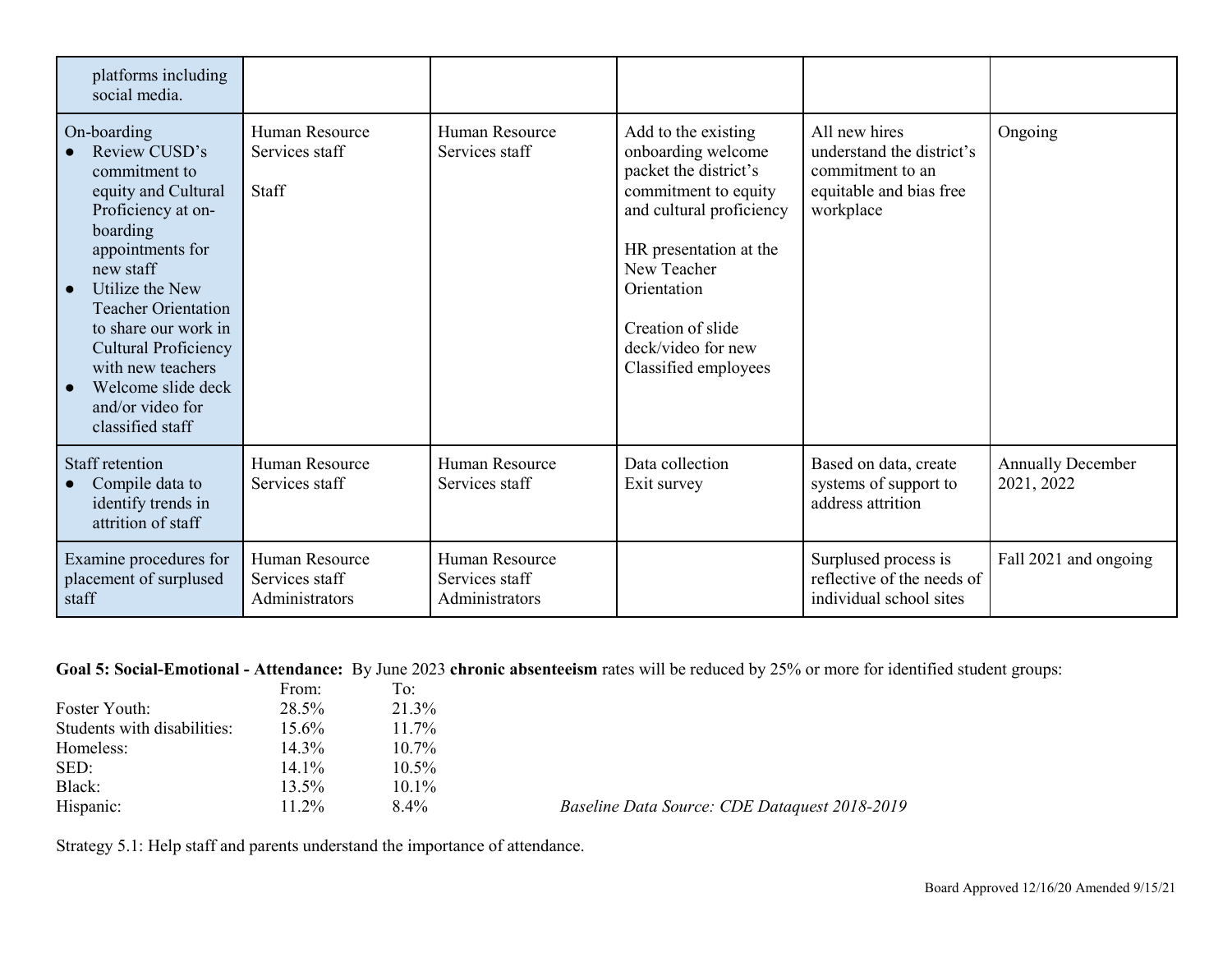| What is to be done?                                                                                                                                                                            | Who is involved?                                                                                                                     | Who is responsible?                                                                                                                    | <b>Resources needed?</b>                                                                                             | <b>Intended results?</b>                                                                                                 | When completed?                                                                         |
|------------------------------------------------------------------------------------------------------------------------------------------------------------------------------------------------|--------------------------------------------------------------------------------------------------------------------------------------|----------------------------------------------------------------------------------------------------------------------------------------|----------------------------------------------------------------------------------------------------------------------|--------------------------------------------------------------------------------------------------------------------------|-----------------------------------------------------------------------------------------|
| Annual chronic<br>absenteeism<br>presentation and<br>discussion at DELAC<br>meeting about current<br>and long-term effects<br>of school absences                                               | Office of Language<br><b>Acquisition Staff</b><br>Parents of English<br>learners<br>Students who are<br>English learners             | Coordinator, Language<br>Acquisition<br><b>Executive Director, State</b><br>and Federal Programs<br>Parents                            | Chronic absenteeism<br>data                                                                                          | Decrease chronic<br>absenteeism rate for ELs<br>by 25% by June 2023:<br>10.9% to 8.1%                                    | Annually at September<br>DELAC meeting                                                  |
| Annual presentation at<br>site ELAC meetings<br>about the importance<br>of regular school<br>attendance.                                                                                       | Site Administrator<br><b>EL</b> Advisor<br><b>Bilingual Community</b><br>Services Liaison<br>Parents of English<br>learners          | Site Administrator                                                                                                                     | Site chronic absenteeism<br>data disaggregated by<br>student group                                                   | Decrease chronic<br>absenteeism rate for ELs<br>by 25% by June 2023:<br>10.9% to 8.1%                                    | Annually at first ELAC<br>meeting                                                       |
| Teacher and student<br>check-in regarding<br>absences                                                                                                                                          | Teachers<br>Counselors<br><b>Students</b>                                                                                            | Teachers<br>Counselors                                                                                                                 | Counseling<br>Transportation                                                                                         | Understanding of reason<br>for absences and<br>determine supports<br>needed                                              | Ongoing as needed                                                                       |
| Staff to make outreach<br>phone calls to parents<br>of students in homeless<br>situations who are<br>chronically absent to<br>identify barriers and<br>provide supports                        | <b>Bilingual Special</b><br>Programs Liaison<br>Counselors<br>Teachers<br>Parents and students in<br>homeless situations             | <b>Bilingual Special</b><br>Programs Liaison<br>Counselors<br>Teachers<br>Parents                                                      | Quarterly chronic<br>absenteeism attendance<br>reports<br>OCTA bus passes<br>\$45,000 Title I<br>District bus passes | Decrease chronic<br>absenteeism rate for<br>students in homeless<br>situations by 25% by<br>June 2023:<br>14.3% to 10.7% | On-going quarterly<br>attendance reports will<br>be reviewed and<br>outreach calls made |
| Increase parent<br>outreach (phone calls,<br>letters, and new and<br>better ways to increase<br>engagement- eg. home<br>visits, working with<br>nonprofits and<br>community-based<br>agencies) | Intermediate Office<br>Assistant<br><b>Bilingual Clerk</b><br>Site Attendance Staff<br>Counselors<br>Teachers<br>Parents<br>Students | <b>SARB</b> Counselor<br>Intermediate Office<br>Assistant<br><b>Bilingual Clerk</b><br>Site Attendance Staff<br>Counselors<br>Teachers | Assign clerical support<br>to existing staff                                                                         | Reduction in chronic<br>absenteeism in all<br>groups by 25% by June,<br>2023                                             | On-going weekly<br>starting October, 2020                                               |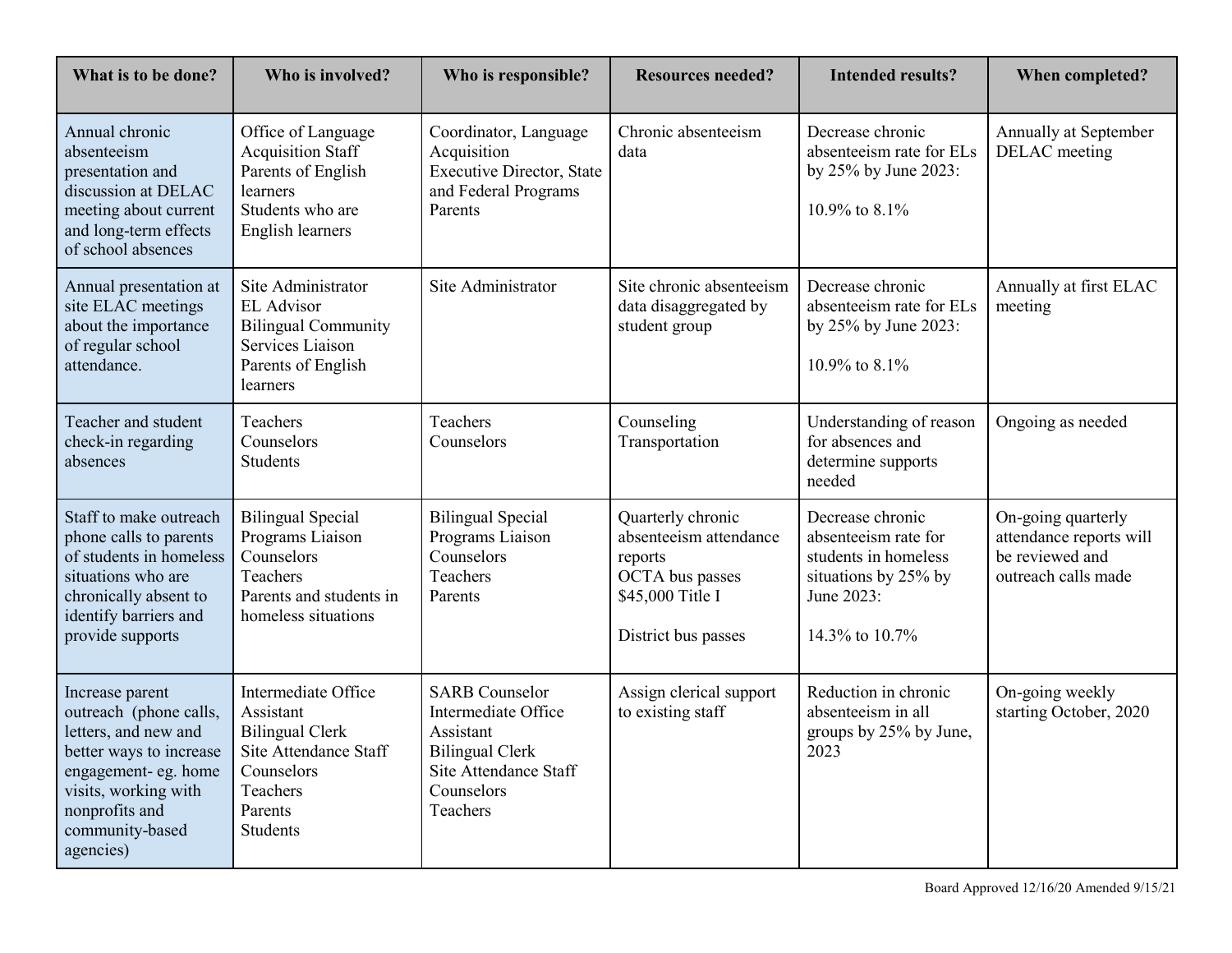| Development of school<br>site School Attendance<br>Review Team (SART)<br>meeting process with<br>consistent guidelines<br>and practices | School Site School<br><b>Attendance Review</b><br>Teams (SART) | Administrators<br><b>SARB</b> Counselor<br><b>SARB</b> Administrator | Assign a SARB<br>Administrator<br><b>SART Forms</b> | Establish a streamline<br>process for addressing<br>chronically absenteeism<br>at the site level | December, 2021                   |
|-----------------------------------------------------------------------------------------------------------------------------------------|----------------------------------------------------------------|----------------------------------------------------------------------|-----------------------------------------------------|--------------------------------------------------------------------------------------------------|----------------------------------|
| Training on the SART<br>process and guidelines                                                                                          | SART                                                           | <b>SARB</b> Administrator<br><b>SARB</b> Counselor                   | <b>SART</b> Presentation and<br>Forms               | <b>Increase SART</b><br>knowledge of the SART<br>and SARB Process                                | Annually starting spring<br>2022 |

Strategy 5.2: Help students understand the importance of attendance so they can attend school regularly.

| What is to be done?                                                      | Who is involved?             | Who is responsible?                                   | <b>Resources needed?</b>                                                                                                                                                         | <b>Intended results?</b>                                                                                                                                | When completed?                  |
|--------------------------------------------------------------------------|------------------------------|-------------------------------------------------------|----------------------------------------------------------------------------------------------------------------------------------------------------------------------------------|---------------------------------------------------------------------------------------------------------------------------------------------------------|----------------------------------|
| Annual attendance<br>presentation/assembly                               | <b>Students</b>              | Site SART<br>Administrators<br>Teachers<br>Counselors | Attendance presentation                                                                                                                                                          | Increase student's<br>knowledge about the<br>importance of<br>attendance                                                                                | Annually in August-<br>September |
| School site attendance<br>incentives for good and<br>improved attendance | Students                     | Site SART<br>Administrator                            | Student input to<br>determine incentives<br>Incentive budget<br>\$10,000 LCFF<br>Supplemental                                                                                    | Motivate students to<br>attend school regularly                                                                                                         | June 2022                        |
| Establishing attendance<br>goals and action plan                         | Students<br>Parents/Guardian | Counselors<br>Site Administrators                     | Additional 37.5 FTE<br><b>School Counselors</b><br>\$1.6 million General<br>Fund<br>Share successful models<br>(eg. Capistrano Valley<br><b>HS</b> Counselor<br>Attendance Plan) | Reduction in chronic<br>absenteeism in all<br>groups by 25% by June,<br>2023<br>School Counselor to<br>Student ratio to 1:425 at<br>the secondary level | <b>August</b> , 2021             |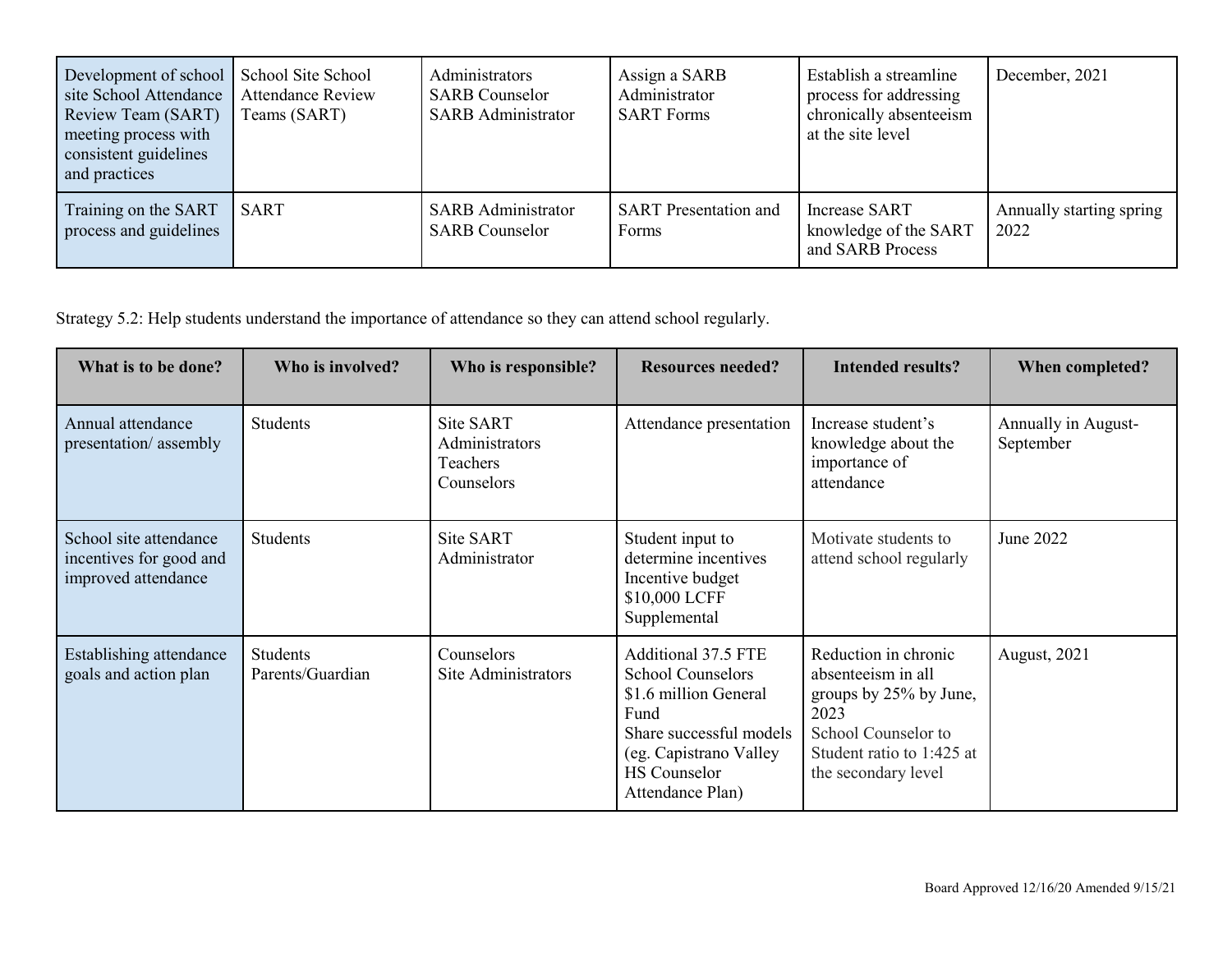**Goal 6: Academics- A-G Completion:** By June 2023, **A-G completion** rates will increase by 10% or more for identified student groups.

|                             | From:    | To:      |                                                                   |
|-----------------------------|----------|----------|-------------------------------------------------------------------|
| English Learners            | $10.0\%$ | 11.0%    |                                                                   |
| Foster Youth:               | 14.3%    | $15.7\%$ |                                                                   |
| Students with disabilities: | 13.3%    | 14.6%    |                                                                   |
| Homeless:                   | 27.0%    | 29.7%    |                                                                   |
| SED:                        | 38.4%    | 42.2%    |                                                                   |
| Black:                      | 47.2%    | 51.9%    |                                                                   |
| Hispanic:                   | 41.3%    | 45.4%    | Baseline Data Source: AERIES Student Information System 2018-2019 |

Strategy 6.1: Educate adults on A-G subject requirements and college and career options for all students and how to support and empower student's self-advocacy.

| What is to be done?                                              | Who is involved?                                                                        | Who is responsible?                            | <b>Resources needed?</b>                       | <b>Intended results?</b>                                                                                                                                                         | When completed?                     |
|------------------------------------------------------------------|-----------------------------------------------------------------------------------------|------------------------------------------------|------------------------------------------------|----------------------------------------------------------------------------------------------------------------------------------------------------------------------------------|-------------------------------------|
| Educate parents on A-G<br>in understandable format               | Parents (including)<br>parents of upper<br>elementary and middle<br>school students)    | Futureology<br>Counselors<br>Academic Advisors | Presentation slides                            | Increased understanding<br>of a-g course work<br>Increased a-g rate                                                                                                              | June 2021<br>June 2022<br>June 2023 |
| Presentation to EL<br>parents at MS & HS<br><b>ELAC</b> meetings | <b>EL</b> Advisor<br><b>Bilingual Community</b><br>Services Liaison<br>Academic Advisor | <b>EL</b> Advisor                              | Presentation slides                            | EL parents awareness<br>and identification of<br>classes that are A-G<br>EL parent understanding<br>of necessity of A-G<br>completion in<br>application to UC and<br>CSU schools | June 2021<br>June 2022<br>June 2023 |
| Training on the SST<br>Process                                   | <b>SST Site Coordinators</b>                                                            | District SST<br>Coordinator                    | PowerPoint presentation<br><b>SST Handbook</b> | Participants will<br>understand the District<br><b>SST Protocol</b>                                                                                                              | Annually                            |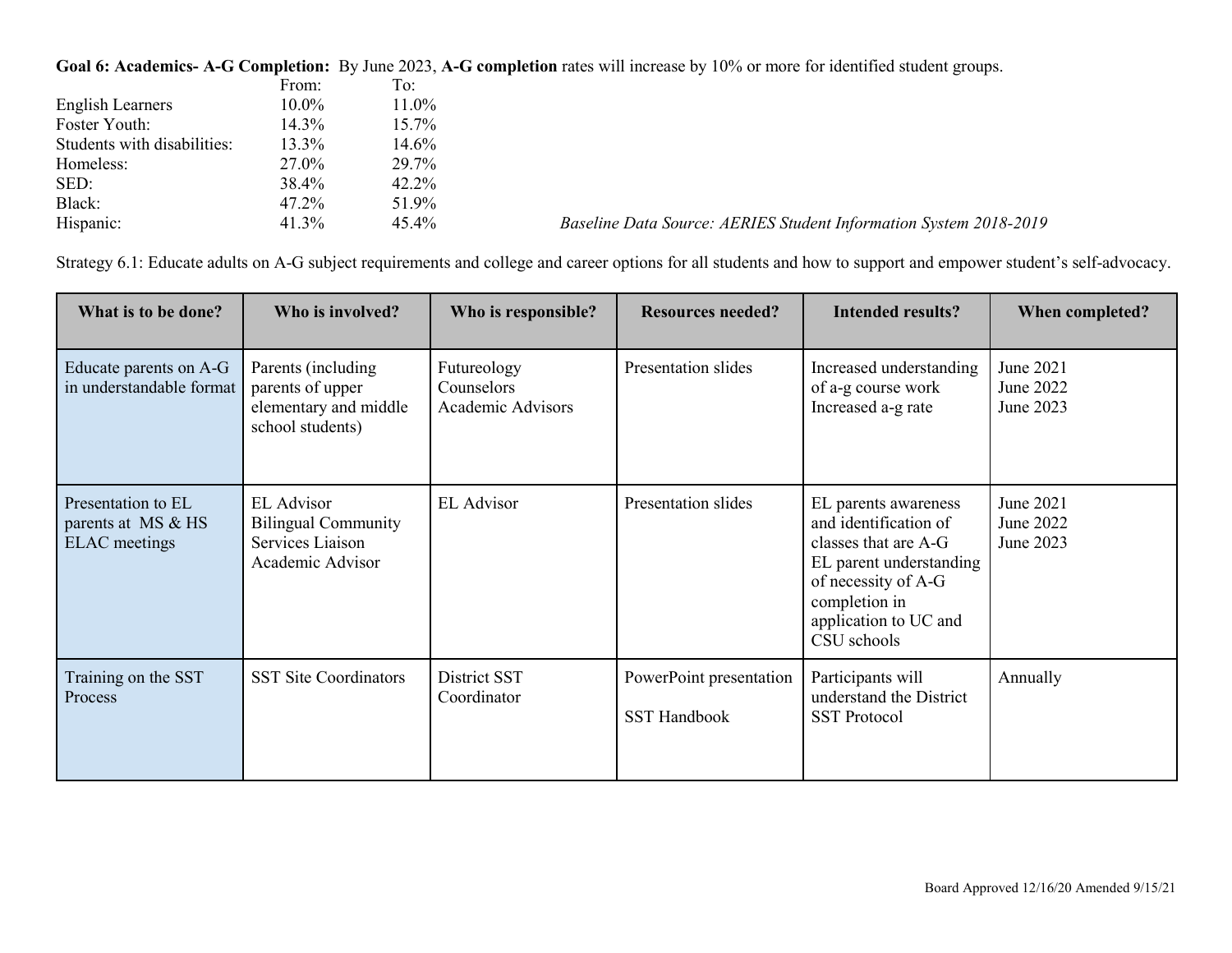| Training on Language<br>Development and<br>Learning Disability             | <b>SST</b> Coordinators<br><b>Special Education Staff</b> | Coordinator, Language<br>Acquisition<br><b>Executive Directors,</b><br>Special Ed, Elem. and<br>Secondary | California Practioners'<br>Guide for Educating<br>English Learners with<br><b>Disabilities</b> | Proportionality with<br>Special Education<br>identification                                                                                                                 | Annually                                                |
|----------------------------------------------------------------------------|-----------------------------------------------------------|-----------------------------------------------------------------------------------------------------------|------------------------------------------------------------------------------------------------|-----------------------------------------------------------------------------------------------------------------------------------------------------------------------------|---------------------------------------------------------|
| Parent Education<br>regarding CCA Courses<br>being $100\%$ a-g<br>approved | Parents<br>Coordinator, K-12<br>Pathways                  | Executive Director,<br>College and Career<br>Readiness                                                    | Presentation                                                                                   | Increased enrollment in<br>CCA courses to meet a-<br>g completion<br>Increase in Prepared<br>percentage on College<br>and Career Indicator on<br>the CA School<br>Dashboard | Annually - Fall and<br>Spring, beginning<br>Spring 2021 |

Strategy 6.2: Educate and empower students on A-G requirements and choices and support their self-advocacy.

| What is to be done?                                                               | Who is involved?                      | Who is responsible?                                                                          | <b>Resources needed?</b>                  | <b>Intended results?</b>                                                                                      | When completed?                                                                 |
|-----------------------------------------------------------------------------------|---------------------------------------|----------------------------------------------------------------------------------------------|-------------------------------------------|---------------------------------------------------------------------------------------------------------------|---------------------------------------------------------------------------------|
| <b>Academic Goal Setting</b>                                                      | <b>Students</b>                       | <b>Academic Advisors</b><br>Counselors<br>College and Career<br>Counselors<br>Ed Specialists | Presentation and Goal<br>setting template | Students will set long-<br>term and short term<br>goals                                                       | Ongoing                                                                         |
| Educate students on<br>graduation requirements,<br>a-g, post-secondary<br>options | Students                              | Futureology<br>Counselors<br>Academic Advisors<br>Ed Specialists                             | Presentation slides                       | Presentations at student<br>assemblies<br>Increased understanding<br>of a-g course work<br>Increased a-g rate | June 2021<br>June 2022<br>June 2023                                             |
| College and Career<br>Centers at High Schools                                     | Futureology Staff<br><b>CCA</b> Staff | Executive Director,<br>College and Career<br>Readiness<br>High School Principals<br>M & O    | K-12 Strong Workforce<br>Grant funding    | More personalized<br>delivery of college and<br>career guidance                                               | ANHS, CVHS, DHHS-<br>January 2021<br>SCHS, SJHHS, Serra<br>HS, THS January 2022 |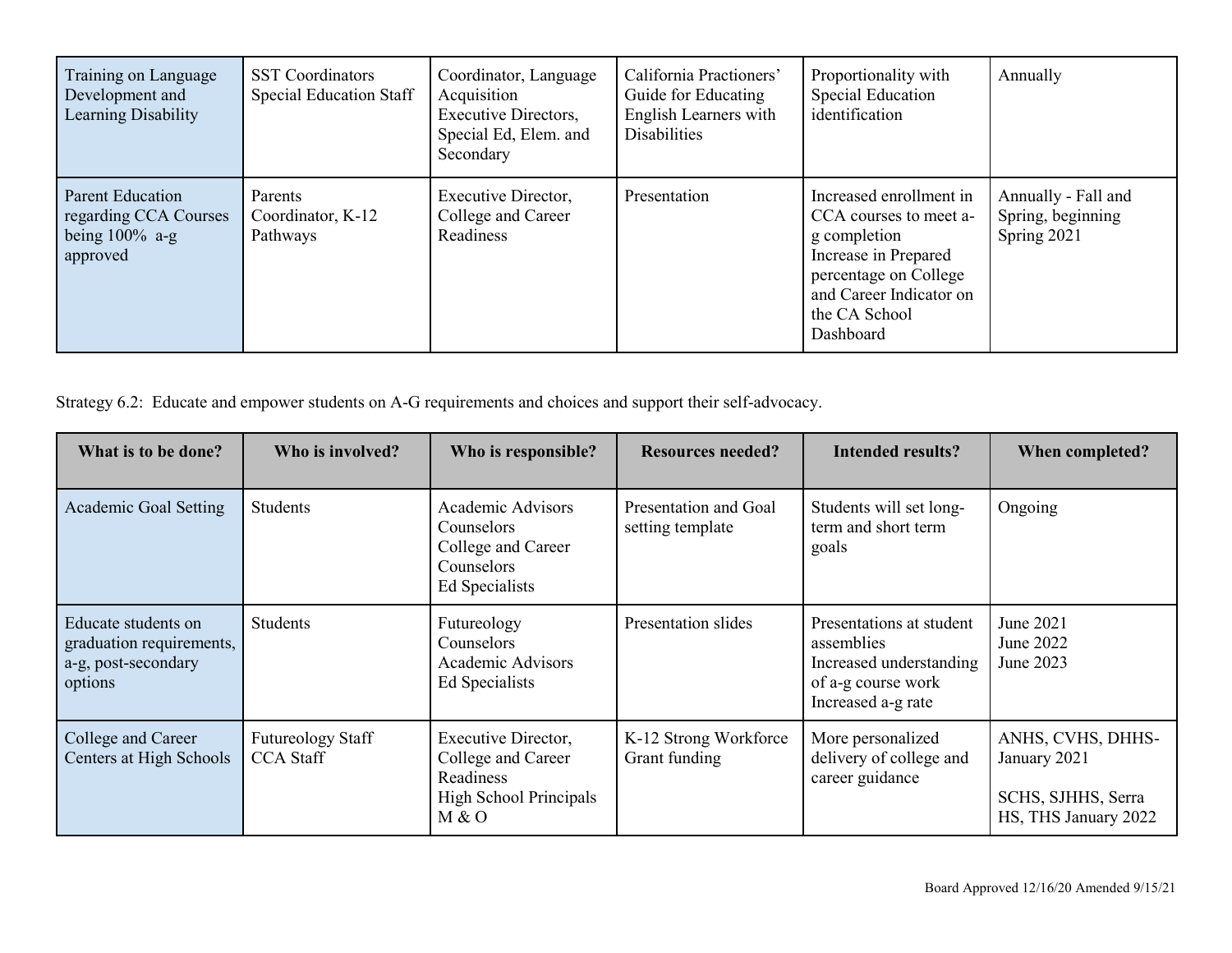| Partner with CCA to<br>offer internships for<br>teaching career<br><b>pathway</b> to build<br>internal talent | <b>CCA Staff</b><br>Students | Executive Director,<br>College and Career<br>Readiness |  | Increase understanding<br>of teaching career and<br>build internal talent | Ongoing |
|---------------------------------------------------------------------------------------------------------------|------------------------------|--------------------------------------------------------|--|---------------------------------------------------------------------------|---------|
|---------------------------------------------------------------------------------------------------------------|------------------------------|--------------------------------------------------------|--|---------------------------------------------------------------------------|---------|

Strategy 6.3: Provide students with intervention and support.

| What is to be done?                    | Who is involved?     | Who is responsible?                                                                        | <b>Resources needed?</b> | Intended results?                                              | When completed? |
|----------------------------------------|----------------------|--------------------------------------------------------------------------------------------|--------------------------|----------------------------------------------------------------|-----------------|
| Articulated intervention               | Students             | <b>Teachers</b><br><b>Student Success Team</b>                                             | Intervention materials   | Standards mastery                                              | June 2022       |
| Explore equitable<br>grading practices | Teachers<br>Students | <b>Executive Directors,</b><br>Elementary and<br>Secondary<br><b>Report Card Committee</b> | Meeting time             | Grades that reflect<br>student mastery of<br>content standards | June 2022       |

**Goal 7: Academics -Advanced Placement:** By June 2023, AP course enrollment and course completion will increase by 5% or more for identified student groups.

| From: | To:   |
|-------|-------|
| 5.7%  | 10.7% |
| 37.5% | 42.5% |
| 25.5% | 30.5% |
| 29.6% | 34.6% |
| 33.5% | 38.5% |
| 28.5% | 33.8% |
|       |       |

Baseline Data Source: AERIES Student Information System, 2018-2019

Strategy 7.1: Educate adults on AP subject courses through the lens of equity and access.

| What is to be done?                         | Who is involved? | Who is responsible?              | <b>Resources needed?</b> | Intended results?  | When completed?        |
|---------------------------------------------|------------------|----------------------------------|--------------------------|--------------------|------------------------|
| Explore more AP course<br>offerings (eg. AP | <b>Teachers</b>  | Executive Director,<br>Secondary | Master scheduling        | diverse enrollment | June 2022<br>June 2023 |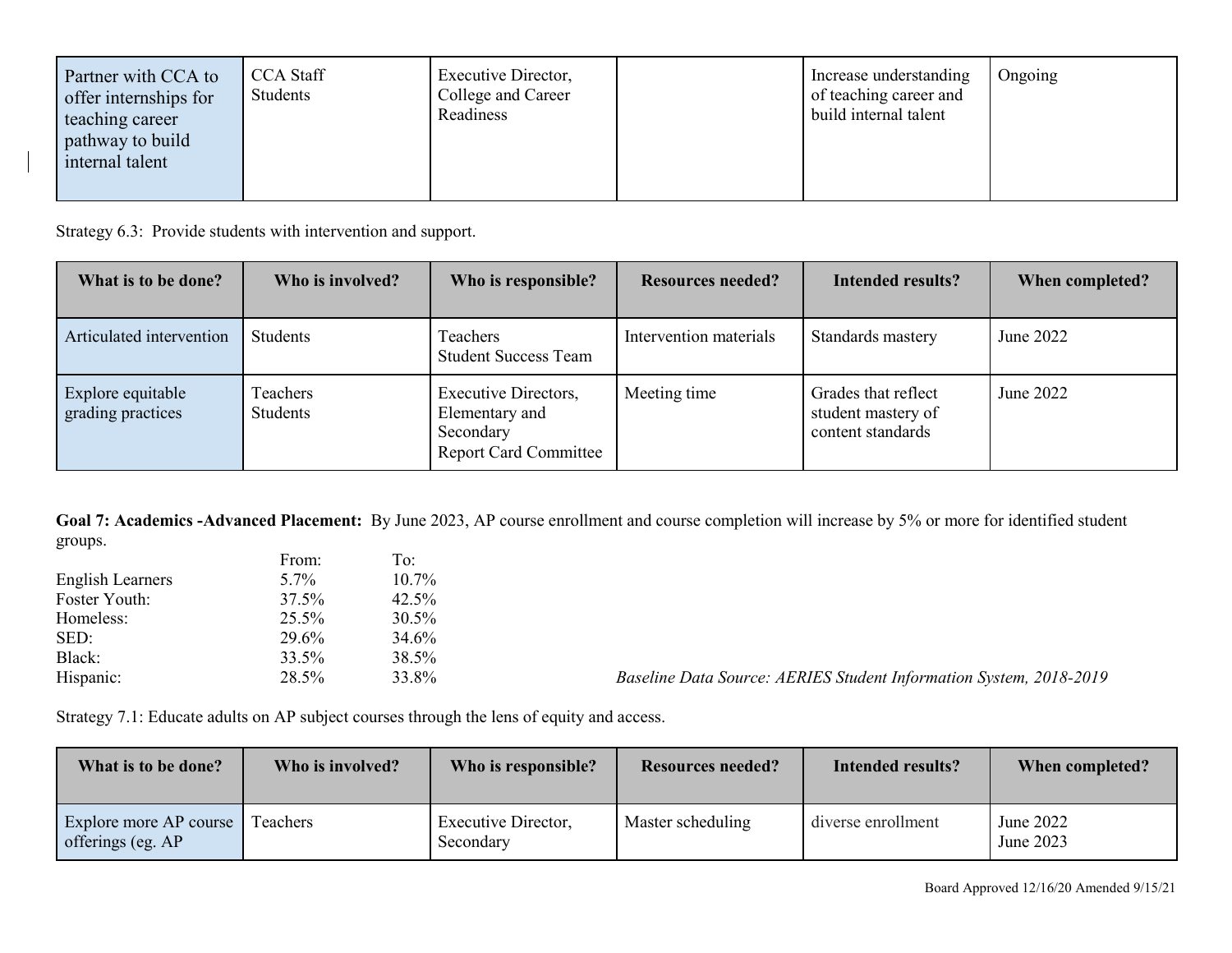| Human Geography, AP<br>Research, AP Seminar)                                             |                                                                                  | Assistant Principals of<br>Guidance                    | AP Teacher Training<br>costs<br>\$23,000<br>Title IV |                                                                                                                                                        |                                                      |
|------------------------------------------------------------------------------------------|----------------------------------------------------------------------------------|--------------------------------------------------------|------------------------------------------------------|--------------------------------------------------------------------------------------------------------------------------------------------------------|------------------------------------------------------|
| Expand AP for all<br>students through active<br>recruitment and support<br>(Model SJHHS) | <b>Students</b><br>Teachers                                                      | Assistant Principals of<br>Guidance<br>Teachers        | Master scheduling<br>Opt out options                 | increased access                                                                                                                                       | June 2022<br>June 2023                               |
| Parent presentation<br>about AP courses at MS<br>& HS ELAC meetings                      | El Advisor<br><b>Bilingual Community</b><br>Services Liaison<br>Academic Advisor | <b>EL</b> Advisor                                      | Meeting time<br>Presentation                         | Greater awareness by<br>EL parents about the<br>value of AP courses as<br>related to enrollment<br>and success in college<br>courses.                  | June 2022<br>June 2023                               |
| Parent education<br>regarding CCA Honors<br>weighted courses                             | Parents<br><b>Futureology Staff</b><br><b>CCA</b> Staff                          | Executive Director,<br>College and Career<br>Readiness | Presentation<br>No cost                              | Greater awareness of<br>CCA Honors weighted<br>courses to support<br>student preparedness for<br>college, career, AP<br>coursework and GPA<br>outcomes | Annually Fall and<br>Spring, starting Spring<br>2021 |

Strategy 7.2: Support and empower students on AP course choices.

| What is to be done?                      | Who is involved?      | Who is responsible?                                                                    | <b>Resources needed?</b>                                    | Intended results?                                                                                | When completed?            |
|------------------------------------------|-----------------------|----------------------------------------------------------------------------------------|-------------------------------------------------------------|--------------------------------------------------------------------------------------------------|----------------------------|
| Provide more offerings<br>for AP Courses | Students              | Guidance Assistant<br>Principals                                                       | Master scheduling                                           | diverse enrollment                                                                               | June 2022<br>June 2023     |
| Summer AP "camp"                         | 8-10th grade Students | Guidance Assistant<br>Principals<br><b>Activities Directors</b><br><b>ASB</b> Students | Teacher additional<br>assignment hours<br>$$6,500$ Title IV | Student understanding<br>of what AP classes are<br>like:<br>-reading<br>-assignments<br>-content | Summer 2022<br>Summer 2023 |